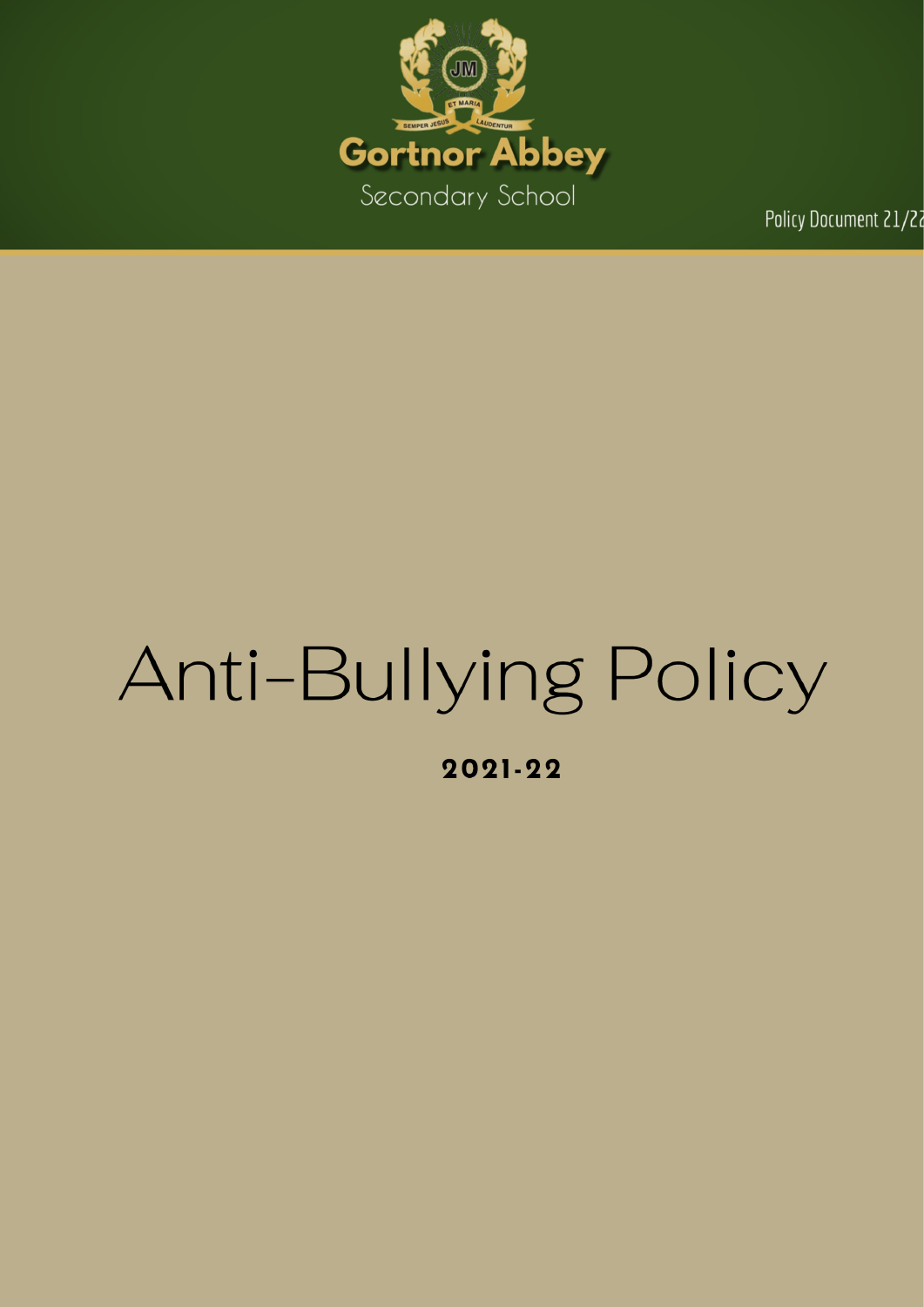- 1. In accordance with the requirements of the Education (Welfare) Act 2000 and the code of behaviour guideline issued by the NEWB, the Board of Management of Jesus and Mary Secondary school, Gortnor Abbey has adopted the following anti-bullying policy within the framework of the school's overall code of behaviour. This policy fully complies with the requirements of the Anti-Bully Procedures for Primary and Post-Primary Schools which were published in September 2013.
- 2. The Board of Management recognises the very serious nature of bullying and the negative impact that it can have on the lives of pupils and is therefore fully committed to the following key principles of best practice in preventing and tackling bully behaviour:

A positive school culture and climate which-

- -is welcoming of difference and diversity and is based on inclusivity;
- encourages pupils to disclose and discuss incidents of bullying behaviour in a non-threatening environment; and
- promotes respectful relationships across the school community.
- -Effective leadership
- A school-wide approach: **In addition to the role of management and staff, parents and pupils have a role and responsibility in helping the school prevent and address school-based bullying behaviour and to deal with any negative impact within school of bullying behaviour that occurs elsewhere.**
- A shared understanding of what bullying is and its impact;
- Implementation of education and prevention strategies (including awareness raising measures) that-
	- build empathy, respect and resilience in pupils; and
	- explicitly address the issues of cyber-bullying and identity-based bullying including in particular, homophobic and transphobic
- Effective supervision and monitoring of pupils;
- Supports for staff;
- Consistent recording, investigation and follow up of bullying behaviour (including use of established intervention strategies); and
- On-going evaluation of the effectiveness of the anti-bullying policy.

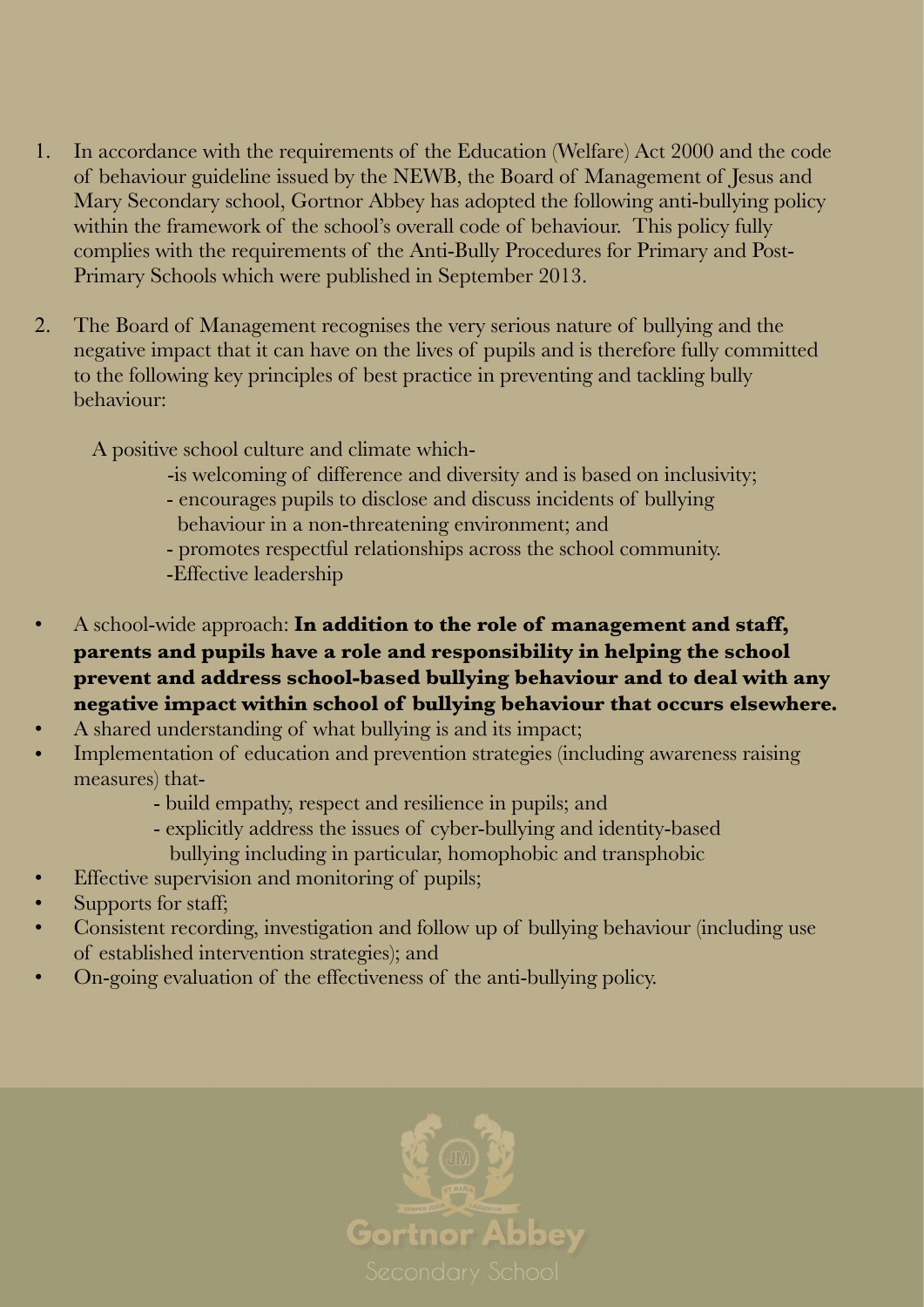3. In Post-Primary Schools bullying is defined as follows:

 Bullying is unwanted negative behaviour, verbal, psychological or physical conducted, by an individual or group against another person (or persons) and which is repeated over time.

 The following types of bullying behaviour are included in the definition of Bullying:

- Deliberate exclusion, malicious gossip and other forms of relational bullying.
- Cyber-bullying and
- Identity-based bullying such as homophobic bullying, racist bullying, gender based bullying, bullying based on a person's membership of the Traveller community and bullying of those with disabilities or special educational needs.

**Isolated or once-off incidents of intentional negative behaviour, including a onceoff offensive or hurtful text message or other private messaging, do not fall within the definition of bullying and will be dealt with, as appropriate, in accordance with the school's code of behaviour.**

**However, in the context of this policy, placing a once-off offensive or hurtful public message, image or statement on a social network site or other public forum where that message, image or statement can be viewed and/or repeated by other people will be regarded as bullying behaviour.**

Negative behaviour that does not meet this definition of bullying will be dealt with in accordance with the school's code of behaviour.

4. The relevant teacher(s) for investigating and dealing with bullying is (are) as follows:

Deputy Principal, Principal, Year Head

The assistance of the Guidance Counsellor may also be sought as appropriate.

- 5**.** The education and prevention strategies (including strategies specifically aimed at cyber-bullying and identity-based bullying including in particular, homophobic and transphobic bullying) that will be used by the school are as follows :
	- The prevention of bullying will form an integral part of the school's approach.
	- Within the teaching of all subjects teachers will endeavour to foster an attitude of respect for all: to promote the value of diversity: to address prejudice and stereotyping and to highlight the unacceptability of bullying behaviour.

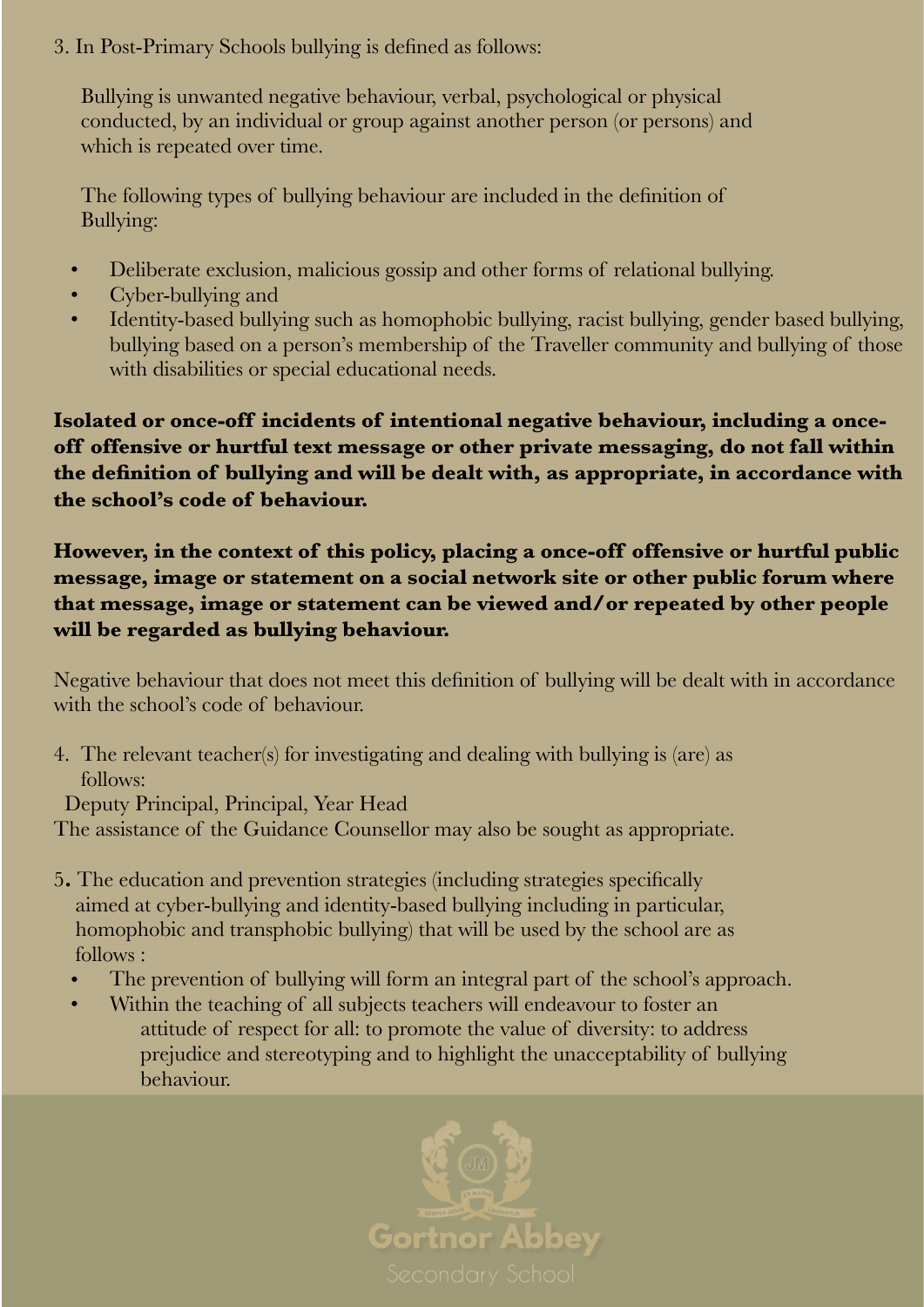- Opportunities will be provided through curricular and extra-curricular activities to develop a positive sense of self-worth.
- This Anti-bullying policy will be regularly highlighted and promoted on a school wide basis with particular attention given to incoming students and parents.
- Students will be encouraged in class and at assemblies to raise their concerns about bullying either with mentors, a teacher they feel comfortable with, a year head, the deputy principal or principal.
- The Student Council will be actively involved and considered as a conduit for the voicing of concerns which may arise. The students will be seen as a resource in identifying "hotspots" and in assisting with counter-acting bullying.
- Senior students who act as mentors are trained to identify bullying and in the procedures to follow if they have concerns regarding bullying behaviour.
- Modules on bullying will be taught as part of SPHE Classes in 1st Year 2nd Year and 3rd Year, as part Personal development in TY and RE in Senior Cycle
- Appropriate supervision and monitoring systems will be in place.
- In computer classes the issue of cyber bullying will be addressed. Pupils will be educated regarding appropriate on-line behaviour. All pupils will be obliged to sign the school's AUP (Acceptable Use Policy) annually. Taking in to account the possibility of cyber bullying taking place during the school day students may only use computers when supervised. The use of mobile phones/personal media players is not allowed. (See attached policy re.cyber bullying)
- Measures taken to address homophobic and LGBT bullying will include posters being displayed and LGBT issues being addressed through subject areas dealing with bullying.

#### **Other possible strategies**

 Visiting Drama Groups doing presentations on bullying Surveys in school Visiting speakers Student "Drop Box" in an agreed location Student Drama Groups/Peer mentoring

**The primary aim in investigating and dealing with the alleged bullying is to resolve any issues and restore as far as practicable the relationships of the parties involved (rather than to apportion blame). The approach taken is one of "Reform-not-Blame"** 

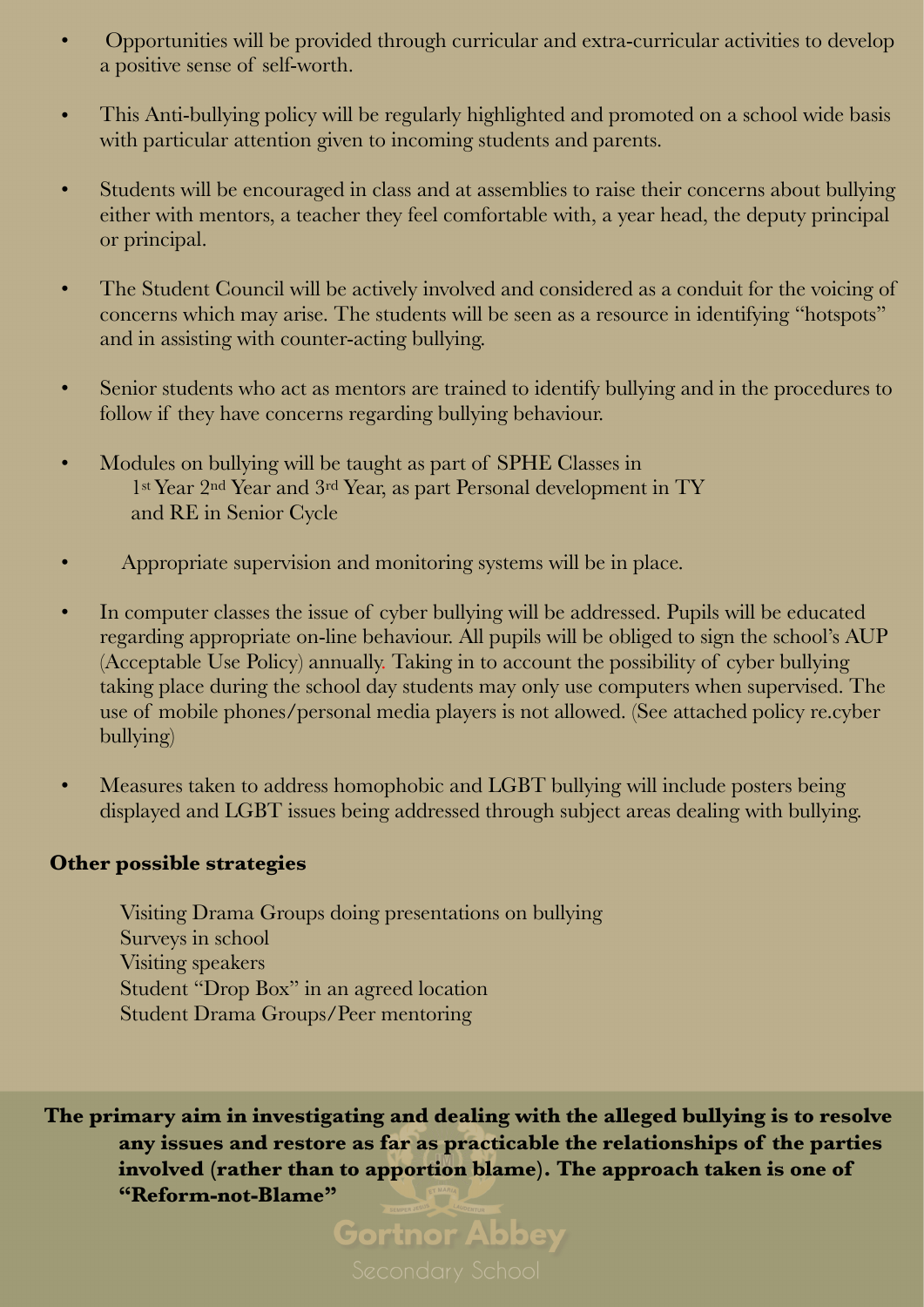- 6. The school's procedures for investigation, follow-up and recording of bullying behaviour and the established intervention strategies used by the school for dealing with cases of bullying behaviour are as follows:
- Once an allegation of bullying is made it is investigated at the earliest opportunity and if at all possible within the same school day.
- The investigating teacher seeks answers to what, why, where and when the alleged incident(s) occurred and who was involved in a calm manner and without apportioning blame.
- Individual students are interviewed and a written account of what happened may be requested from the students concerned.
- The investigating teacher keeps appropriate written records to assist in his/her efforts to resolve the issues and restore, as far as is practicable, the relationship of the parties involved.
- A first time incident is dealt with as a situation where the student has done something wrong "by mistake". The student is reminded how damaging, hurtful and unacceptable their behaviour is and asked to make a solemn promise to stop.
- The promise to stop may be requested in writing. The decision to request this is at the discretion of the Principal/Deputy Principal
- Parents are contacted at this stage at the discretion of the Principal/Deputy Principal.
- Any subsequent bullying behaviour will be seen as a refusal to co-operate with the "Reformnot-Blame" anti-bullying strategy and will be dealt with under the school's Code of Behaviour with possible sanctions including detention, suspension and expulsion.
- In any case where it is established that bullying behaviour has occurred the parents of the parties involved are contacted by the Principal/Deputy Principal to inform them of the matter and explain the actions being taken.
- The Principal/Deputy Principal/Year Head records the bullying behaviour and a copy of same is held on the student's file.

# **Oversight Arrangements**

• At least once in every school term the Principal will provide a report to the Board of Management setting out the overall number of bullying cases reported to the Principal or Deputy Principal since the previous report to the Board.

- Confirmation will be given that all of these cases have been, or are being, dealt with in accordance with the school's anti-bullying policy and procedures.
- An annual review of this policy and its implementation will be undertaken by the Board of Management
- Feedback from the Student Council and Parents' Association as well as from the teaching staff will be sought on a regular basis with the ensuing information being used to inform the brunor A annual policy review.